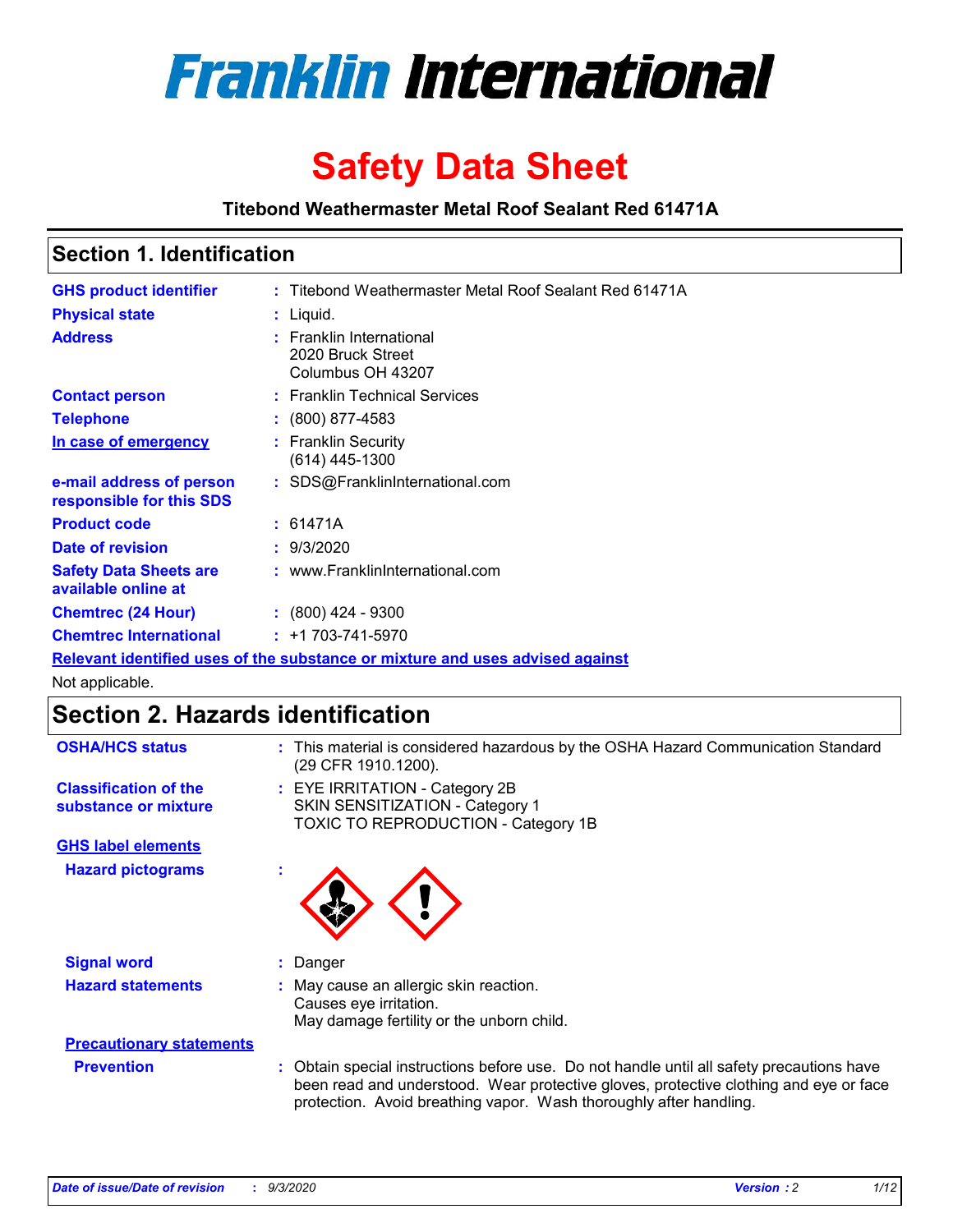### **Section 2. Hazards identification**

| <b>Response</b>                            | : IF exposed or concerned: Get medical advice or attention. Wash contaminated clothing<br>before reuse. IF ON SKIN: Wash with plenty of water. IF IN EYES: Rinse cautiously<br>with water for several minutes. Remove contact lenses, if present and easy to do.<br>Continue rinsing. If eye irritation persists: Get medical advice or attention. |
|--------------------------------------------|----------------------------------------------------------------------------------------------------------------------------------------------------------------------------------------------------------------------------------------------------------------------------------------------------------------------------------------------------|
| <b>Storage</b>                             | : Store locked up.                                                                                                                                                                                                                                                                                                                                 |
| <b>Disposal</b>                            | : Dispose of contents and container in accordance with all local, regional, national and<br>international regulations.                                                                                                                                                                                                                             |
| <b>Hazards not otherwise</b><br>classified | : Product generates methanol during cure.                                                                                                                                                                                                                                                                                                          |

# **Section 3. Composition/information on ingredients**

| <b>Substance/mixture</b> | : Mixture |
|--------------------------|-----------|
|                          |           |

| <b>Ingredient name</b>       | $\mathbf{0}$<br>70 | <b>CAS number</b> |
|------------------------------|--------------------|-------------------|
| 3-aminopropyltriethoxysilane | צ≥                 | 919-30-2          |
| Dibutyltin dilaurate         | ∣≤0.3              | 77-58-7           |

Any concentration shown as a range is to protect confidentiality or is due to batch variation.

**There are no additional ingredients present which, within the current knowledge of the supplier and in the concentrations applicable, are classified as hazardous to health or the environment and hence require reporting in this section.**

**Occupational exposure limits, if available, are listed in Section 8.**

### **Section 4. First aid measures**

| <b>Description of necessary first aid measures</b> |                                                                                                                                                                                                                                                                                                                                                                                                                                                                                                                                                                                                                                                                                                                                                                           |
|----------------------------------------------------|---------------------------------------------------------------------------------------------------------------------------------------------------------------------------------------------------------------------------------------------------------------------------------------------------------------------------------------------------------------------------------------------------------------------------------------------------------------------------------------------------------------------------------------------------------------------------------------------------------------------------------------------------------------------------------------------------------------------------------------------------------------------------|
| <b>Eye contact</b>                                 | : Immediately flush eyes with plenty of water, occasionally lifting the upper and lower<br>eyelids. Check for and remove any contact lenses. Continue to rinse for at least 10<br>minutes. If irritation persists, get medical attention.                                                                                                                                                                                                                                                                                                                                                                                                                                                                                                                                 |
| <b>Inhalation</b>                                  | : Remove victim to fresh air and keep at rest in a position comfortable for breathing. If<br>not breathing, if breathing is irregular or if respiratory arrest occurs, provide artificial<br>respiration or oxygen by trained personnel. It may be dangerous to the person providing<br>aid to give mouth-to-mouth resuscitation. Get medical attention. If unconscious, place<br>in recovery position and get medical attention immediately. Maintain an open airway.<br>Loosen tight clothing such as a collar, tie, belt or waistband. In case of inhalation of<br>decomposition products in a fire, symptoms may be delayed. The exposed person may<br>need to be kept under medical surveillance for 48 hours.                                                       |
| <b>Skin contact</b>                                | : Wash with plenty of soap and water. Remove contaminated clothing and shoes. Wash<br>contaminated clothing thoroughly with water before removing it, or wear gloves.<br>Continue to rinse for at least 10 minutes. Get medical attention. In the event of any<br>complaints or symptoms, avoid further exposure. Wash clothing before reuse. Clean<br>shoes thoroughly before reuse.                                                                                                                                                                                                                                                                                                                                                                                     |
| <b>Ingestion</b>                                   | : Wash out mouth with water. Remove dentures if any. Remove victim to fresh air and<br>keep at rest in a position comfortable for breathing. If material has been swallowed and<br>the exposed person is conscious, give small quantities of water to drink. Stop if the<br>exposed person feels sick as vomiting may be dangerous. Do not induce vomiting<br>unless directed to do so by medical personnel. If vomiting occurs, the head should be<br>kept low so that vomit does not enter the lungs. Get medical attention. Never give<br>anything by mouth to an unconscious person. If unconscious, place in recovery position<br>and get medical attention immediately. Maintain an open airway. Loosen tight clothing<br>such as a collar, tie, belt or waistband. |
| Most important symptoms/effects, acute and delayed |                                                                                                                                                                                                                                                                                                                                                                                                                                                                                                                                                                                                                                                                                                                                                                           |
| <b>Potential acute health effects</b>              |                                                                                                                                                                                                                                                                                                                                                                                                                                                                                                                                                                                                                                                                                                                                                                           |
| <b>Eye contact</b>                                 | : May cause eye irritation.                                                                                                                                                                                                                                                                                                                                                                                                                                                                                                                                                                                                                                                                                                                                               |
| <b>Inhalation</b>                                  | : No known significant effects or critical hazards.                                                                                                                                                                                                                                                                                                                                                                                                                                                                                                                                                                                                                                                                                                                       |
|                                                    |                                                                                                                                                                                                                                                                                                                                                                                                                                                                                                                                                                                                                                                                                                                                                                           |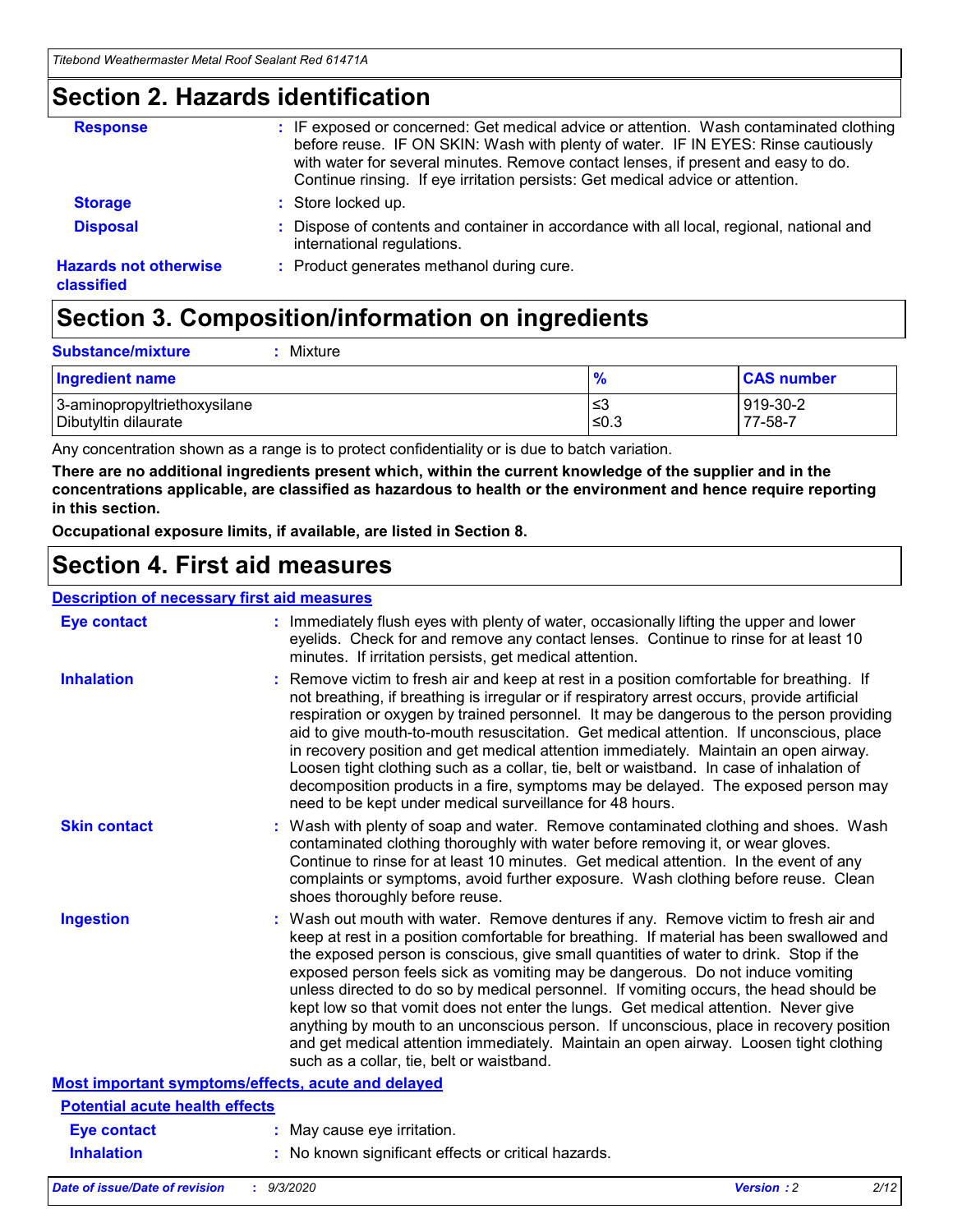| Titebond Weathermaster Metal Roof Sealant Red 61471A |                                                                                                                                                                                                                                                                                                                                                                                                               |  |  |  |
|------------------------------------------------------|---------------------------------------------------------------------------------------------------------------------------------------------------------------------------------------------------------------------------------------------------------------------------------------------------------------------------------------------------------------------------------------------------------------|--|--|--|
| <b>Section 4. First aid measures</b>                 |                                                                                                                                                                                                                                                                                                                                                                                                               |  |  |  |
| <b>Skin contact</b>                                  | : May cause skin irritation.                                                                                                                                                                                                                                                                                                                                                                                  |  |  |  |
| <b>Ingestion</b>                                     | : No known significant effects or critical hazards.                                                                                                                                                                                                                                                                                                                                                           |  |  |  |
| <b>Over-exposure signs/symptoms</b>                  |                                                                                                                                                                                                                                                                                                                                                                                                               |  |  |  |
| <b>Eye contact</b>                                   | : Adverse symptoms may include the following:<br>irritation<br>watering<br>redness                                                                                                                                                                                                                                                                                                                            |  |  |  |
| <b>Inhalation</b>                                    | : Adverse symptoms may include the following:<br>reduced fetal weight<br>increase in fetal deaths<br>skeletal malformations                                                                                                                                                                                                                                                                                   |  |  |  |
| <b>Skin contact</b>                                  | : Adverse symptoms may include the following:<br>irritation<br>redness<br>reduced fetal weight<br>increase in fetal deaths<br>skeletal malformations                                                                                                                                                                                                                                                          |  |  |  |
| <b>Ingestion</b>                                     | Adverse symptoms may include the following:<br>reduced fetal weight<br>increase in fetal deaths<br>skeletal malformations                                                                                                                                                                                                                                                                                     |  |  |  |
|                                                      | Indication of immediate medical attention and special treatment needed, if necessary                                                                                                                                                                                                                                                                                                                          |  |  |  |
| <b>Notes to physician</b>                            | : In case of inhalation of decomposition products in a fire, symptoms may be delayed.<br>The exposed person may need to be kept under medical surveillance for 48 hours.                                                                                                                                                                                                                                      |  |  |  |
| <b>Specific treatments</b>                           | : No specific treatment.                                                                                                                                                                                                                                                                                                                                                                                      |  |  |  |
| <b>Protection of first-aiders</b>                    | No action shall be taken involving any personal risk or without suitable training. If it is<br>suspected that fumes are still present, the rescuer should wear an appropriate mask or<br>self-contained breathing apparatus. It may be dangerous to the person providing aid to<br>give mouth-to-mouth resuscitation. Wash contaminated clothing thoroughly with water<br>before removing it, or wear gloves. |  |  |  |
| See toxicological information (Section 11)           |                                                                                                                                                                                                                                                                                                                                                                                                               |  |  |  |

# **Section 5. Fire-fighting measures**

| : Use an extinguishing agent suitable for the surrounding fire.                                                                                                                                   |
|---------------------------------------------------------------------------------------------------------------------------------------------------------------------------------------------------|
| : None known.                                                                                                                                                                                     |
| : In a fire or if heated, a pressure increase will occur and the container may burst.                                                                                                             |
| Decomposition products may include the following materials:<br>carbon dioxide<br>carbon monoxide<br>nitrogen oxides<br>metal oxide/oxides                                                         |
| Promptly isolate the scene by removing all persons from the vicinity of the incident if<br>there is a fire. No action shall be taken involving any personal risk or without suitable<br>training. |
| Fire-fighters should wear appropriate protective equipment and self-contained breathing<br>apparatus (SCBA) with a full face-piece operated in positive pressure mode.                            |
|                                                                                                                                                                                                   |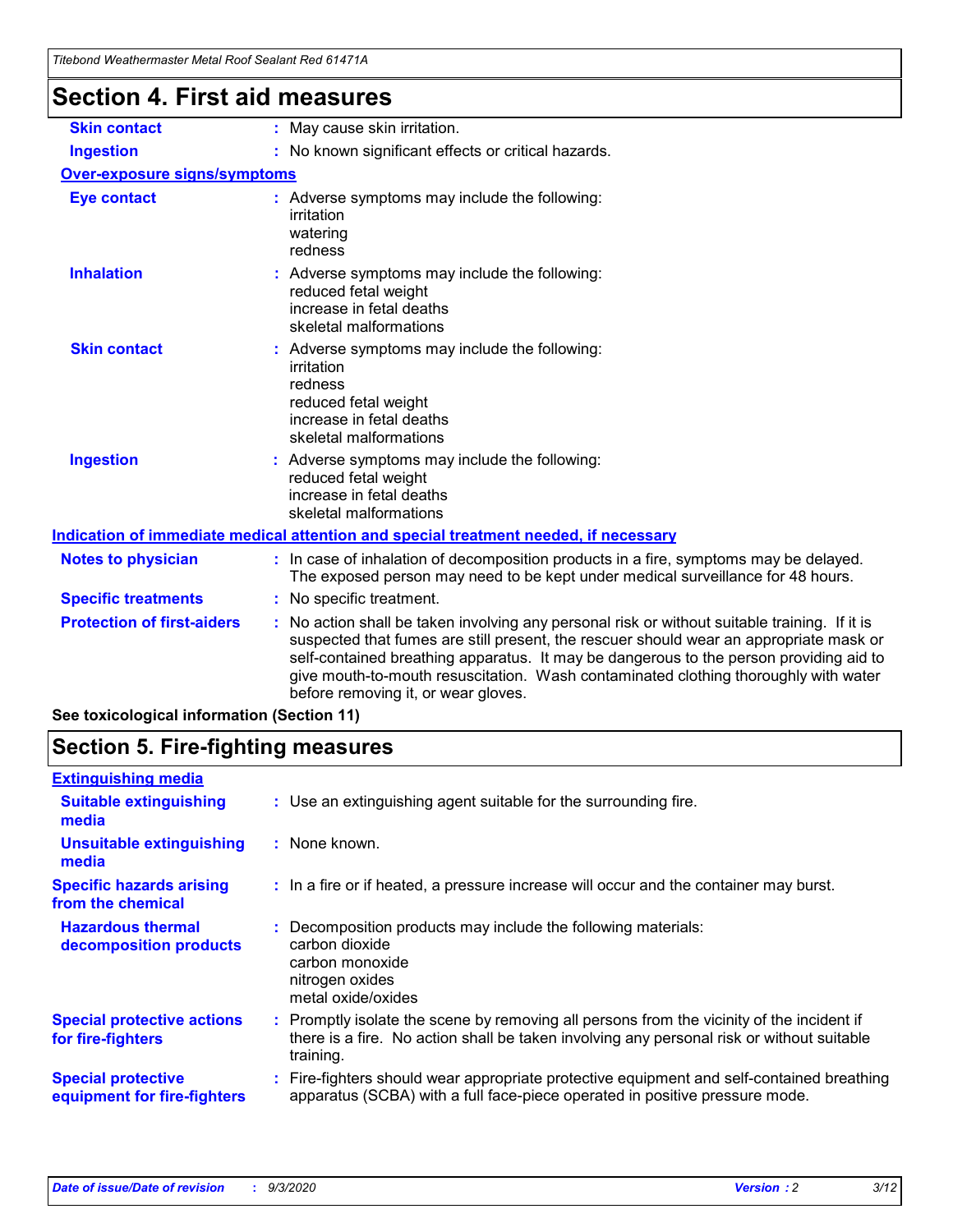### **Section 6. Accidental release measures**

|                                                              | Personal precautions, protective equipment and emergency procedures                                                                                                                                                                                                                                                                                                                                                                                                                                                                                                                                                                                                                                          |  |  |  |  |
|--------------------------------------------------------------|--------------------------------------------------------------------------------------------------------------------------------------------------------------------------------------------------------------------------------------------------------------------------------------------------------------------------------------------------------------------------------------------------------------------------------------------------------------------------------------------------------------------------------------------------------------------------------------------------------------------------------------------------------------------------------------------------------------|--|--|--|--|
| For non-emergency<br>personnel                               | : No action shall be taken involving any personal risk or without suitable training.<br>Evacuate surrounding areas. Keep unnecessary and unprotected personnel from<br>entering. Do not touch or walk through spilled material. Avoid breathing vapor or mist.<br>Provide adequate ventilation. Wear appropriate respirator when ventilation is<br>inadequate. Put on appropriate personal protective equipment.                                                                                                                                                                                                                                                                                             |  |  |  |  |
| For emergency responders                                     | : If specialized clothing is required to deal with the spillage, take note of any information in<br>Section 8 on suitable and unsuitable materials. See also the information in "For non-<br>emergency personnel".                                                                                                                                                                                                                                                                                                                                                                                                                                                                                           |  |  |  |  |
| <b>Environmental precautions</b>                             | : Avoid dispersal of spilled material and runoff and contact with soil, waterways, drains<br>and sewers. Inform the relevant authorities if the product has caused environmental<br>pollution (sewers, waterways, soil or air).                                                                                                                                                                                                                                                                                                                                                                                                                                                                              |  |  |  |  |
| <b>Methods and materials for containment and cleaning up</b> |                                                                                                                                                                                                                                                                                                                                                                                                                                                                                                                                                                                                                                                                                                              |  |  |  |  |
| <b>Small spill</b>                                           | : Stop leak if without risk. Move containers from spill area. Dilute with water and mop up<br>if water-soluble. Alternatively, or if water-insoluble, absorb with an inert dry material and<br>place in an appropriate waste disposal container. Dispose of via a licensed waste<br>disposal contractor.                                                                                                                                                                                                                                                                                                                                                                                                     |  |  |  |  |
| <b>Large spill</b>                                           | : Stop leak if without risk. Move containers from spill area. Approach release from<br>upwind. Prevent entry into sewers, water courses, basements or confined areas. Wash<br>spillages into an effluent treatment plant or proceed as follows. Contain and collect<br>spillage with non-combustible, absorbent material e.g. sand, earth, vermiculite or<br>diatomaceous earth and place in container for disposal according to local regulations<br>(see Section 13). Dispose of via a licensed waste disposal contractor. Contaminated<br>absorbent material may pose the same hazard as the spilled product. Note: see<br>Section 1 for emergency contact information and Section 13 for waste disposal. |  |  |  |  |

### **Section 7. Handling and storage**

#### **Precautions for safe handling**

| <b>Protective measures</b>                                                       | : Put on appropriate personal protective equipment (see Section 8). Persons with a<br>history of skin sensitization problems should not be employed in any process in which<br>this product is used. Avoid exposure - obtain special instructions before use. Avoid<br>exposure during pregnancy. Do not handle until all safety precautions have been read<br>and understood. Do not get in eyes or on skin or clothing. Do not ingest. Avoid<br>breathing vapor or mist. If during normal use the material presents a respiratory hazard,<br>use only with adequate ventilation or wear appropriate respirator. Keep in the original<br>container or an approved alternative made from a compatible material, kept tightly<br>closed when not in use. Empty containers retain product residue and can be hazardous.<br>Do not reuse container. |  |
|----------------------------------------------------------------------------------|--------------------------------------------------------------------------------------------------------------------------------------------------------------------------------------------------------------------------------------------------------------------------------------------------------------------------------------------------------------------------------------------------------------------------------------------------------------------------------------------------------------------------------------------------------------------------------------------------------------------------------------------------------------------------------------------------------------------------------------------------------------------------------------------------------------------------------------------------|--|
| <b>Advice on general</b><br>occupational hygiene                                 | : Eating, drinking and smoking should be prohibited in areas where this material is<br>handled, stored and processed. Workers should wash hands and face before eating,<br>drinking and smoking. Remove contaminated clothing and protective equipment before<br>entering eating areas. See also Section 8 for additional information on hygiene<br>measures.                                                                                                                                                                                                                                                                                                                                                                                                                                                                                    |  |
| <b>Conditions for safe storage,</b><br>including any<br><i>incompatibilities</i> | Store between the following temperatures: 0 to 120°C (32 to 248°F). Store in<br>accordance with local regulations. Store in original container protected from direct<br>sunlight in a dry, cool and well-ventilated area, away from incompatible materials (see<br>Section 10) and food and drink. Store locked up. Keep container tightly closed and<br>sealed until ready for use. Containers that have been opened must be carefully<br>resealed and kept upright to prevent leakage. Do not store in unlabeled containers.<br>Use appropriate containment to avoid environmental contamination. See Section 10 for<br>incompatible materials before handling or use.                                                                                                                                                                         |  |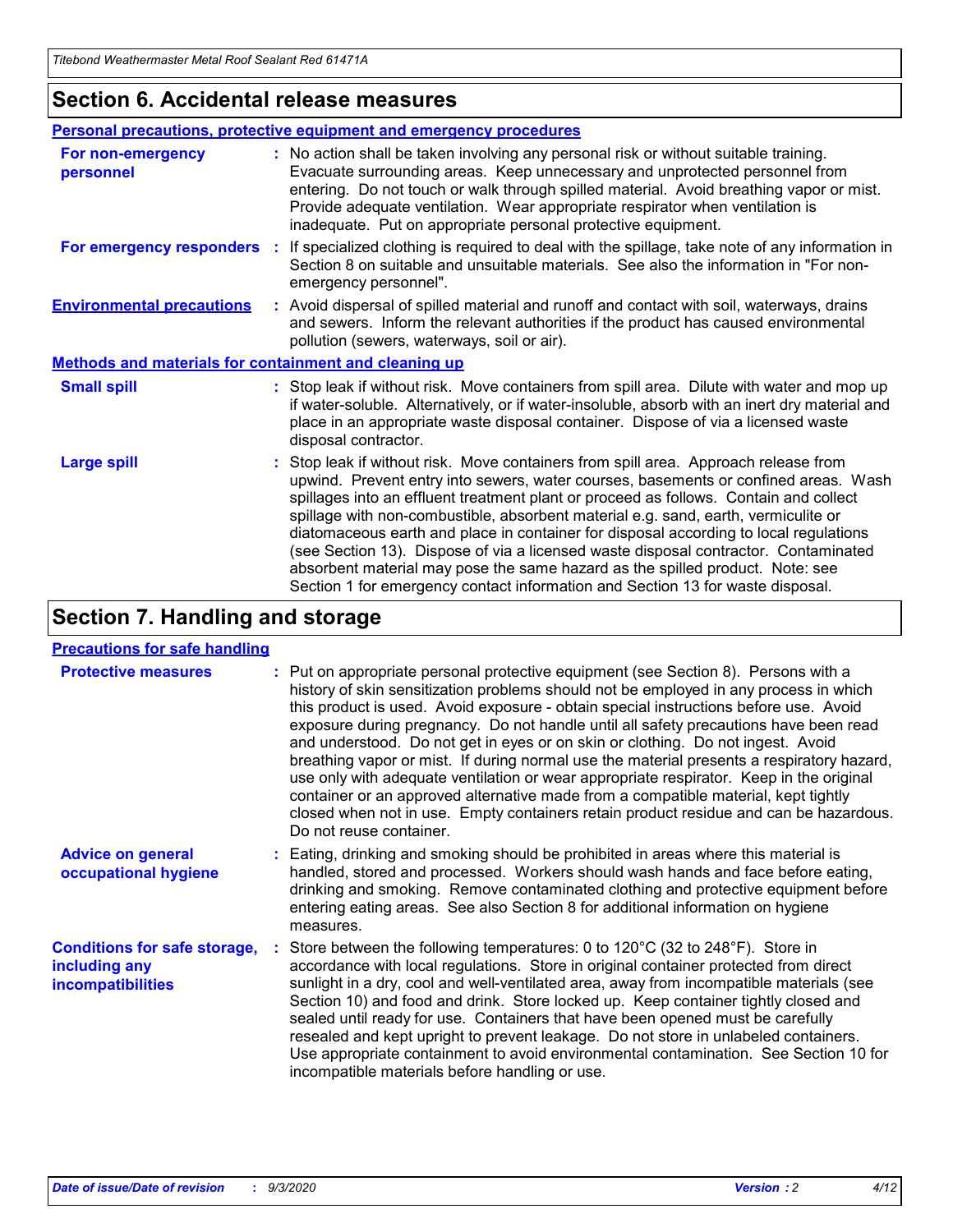# **Section 8. Exposure controls/personal protection**

#### **Control parameters**

#### **Occupational exposure limits**

| <b>Ingredient name</b>                               |    |                        | <b>Exposure limits</b>                                                                                                                                                                                                                                                                                                                                                                                                                                                                                                                                                                                                 |
|------------------------------------------------------|----|------------------------|------------------------------------------------------------------------------------------------------------------------------------------------------------------------------------------------------------------------------------------------------------------------------------------------------------------------------------------------------------------------------------------------------------------------------------------------------------------------------------------------------------------------------------------------------------------------------------------------------------------------|
| 3-aminopropyltriethoxysilane<br>Dibutyltin dilaurate |    |                        | None.<br>ACGIH TLV (United States, 3/2020). Absorbed through skin.<br>Notes: as Sn<br>TWA: 0.1 mg/m <sup>3</sup> , (as Sn) 8 hours.<br>STEL: 0.2 mg/m <sup>3</sup> , (as Sn) 15 minutes.<br>NIOSH REL (United States, 10/2016). Absorbed through skin.<br>Notes: as Sn<br>TWA: 0.1 mg/m <sup>3</sup> , (as Sn) 10 hours.<br>OSHA PEL (United States, 5/2018). Notes: as Sn<br>TWA: $0.1 \text{ mg/m}^3$ , (as Sn) 8 hours.<br>OSHA PEL 1989 (United States, 3/1989). Absorbed through skin.<br>Notes: measured as Sn<br>TWA: 0.1 mg/m <sup>3</sup> , (measured as Sn) 8 hours. Form: Organic                           |
| <b>Appropriate engineering</b><br>controls           |    |                        | : If user operations generate dust, fumes, gas, vapor or mist, use process enclosures,<br>local exhaust ventilation or other engineering controls to keep worker exposure to<br>airborne contaminants below any recommended or statutory limits.                                                                                                                                                                                                                                                                                                                                                                       |
| <b>Environmental exposure</b><br>controls            |    |                        | Emissions from ventilation or work process equipment should be checked to ensure<br>they comply with the requirements of environmental protection legislation. In some<br>cases, fume scrubbers, filters or engineering modifications to the process equipment<br>will be necessary to reduce emissions to acceptable levels.                                                                                                                                                                                                                                                                                          |
| <b>Individual protection measures</b>                |    |                        |                                                                                                                                                                                                                                                                                                                                                                                                                                                                                                                                                                                                                        |
| <b>Hygiene measures</b>                              |    |                        | : Wash hands, forearms and face thoroughly after handling chemical products, before<br>eating, smoking and using the lavatory and at the end of the working period.<br>Appropriate techniques should be used to remove potentially contaminated clothing.<br>Contaminated work clothing should not be allowed out of the workplace. Wash<br>contaminated clothing before reusing. Ensure that eyewash stations and safety<br>showers are close to the workstation location.                                                                                                                                            |
| <b>Eye/face protection</b>                           |    |                        | Safety eyewear complying with an approved standard should be used when a risk<br>assessment indicates this is necessary to avoid exposure to liquid splashes, mists,<br>gases or dusts. If contact is possible, the following protection should be worn, unless<br>the assessment indicates a higher degree of protection: chemical splash goggles.                                                                                                                                                                                                                                                                    |
| <b>Skin protection</b>                               |    |                        |                                                                                                                                                                                                                                                                                                                                                                                                                                                                                                                                                                                                                        |
| <b>Hand protection</b>                               |    |                        | : Chemical-resistant, impervious gloves complying with an approved standard should be<br>worn at all times when handling chemical products if a risk assessment indicates this is<br>necessary. Considering the parameters specified by the glove manufacturer, check<br>during use that the gloves are still retaining their protective properties. It should be<br>noted that the time to breakthrough for any glove material may be different for different<br>glove manufacturers. In the case of mixtures, consisting of several substances, the<br>protection time of the gloves cannot be accurately estimated. |
| <b>Body protection</b>                               |    | handling this product. | Personal protective equipment for the body should be selected based on the task being<br>performed and the risks involved and should be approved by a specialist before                                                                                                                                                                                                                                                                                                                                                                                                                                                |
| <b>Other skin protection</b>                         |    |                        | : Appropriate footwear and any additional skin protection measures should be selected<br>based on the task being performed and the risks involved and should be approved by a<br>specialist before handling this product.                                                                                                                                                                                                                                                                                                                                                                                              |
| <b>Respiratory protection</b>                        | ÷. | aspects of use.        | Based on the hazard and potential for exposure, select a respirator that meets the<br>appropriate standard or certification. Respirators must be used according to a<br>respiratory protection program to ensure proper fitting, training, and other important                                                                                                                                                                                                                                                                                                                                                         |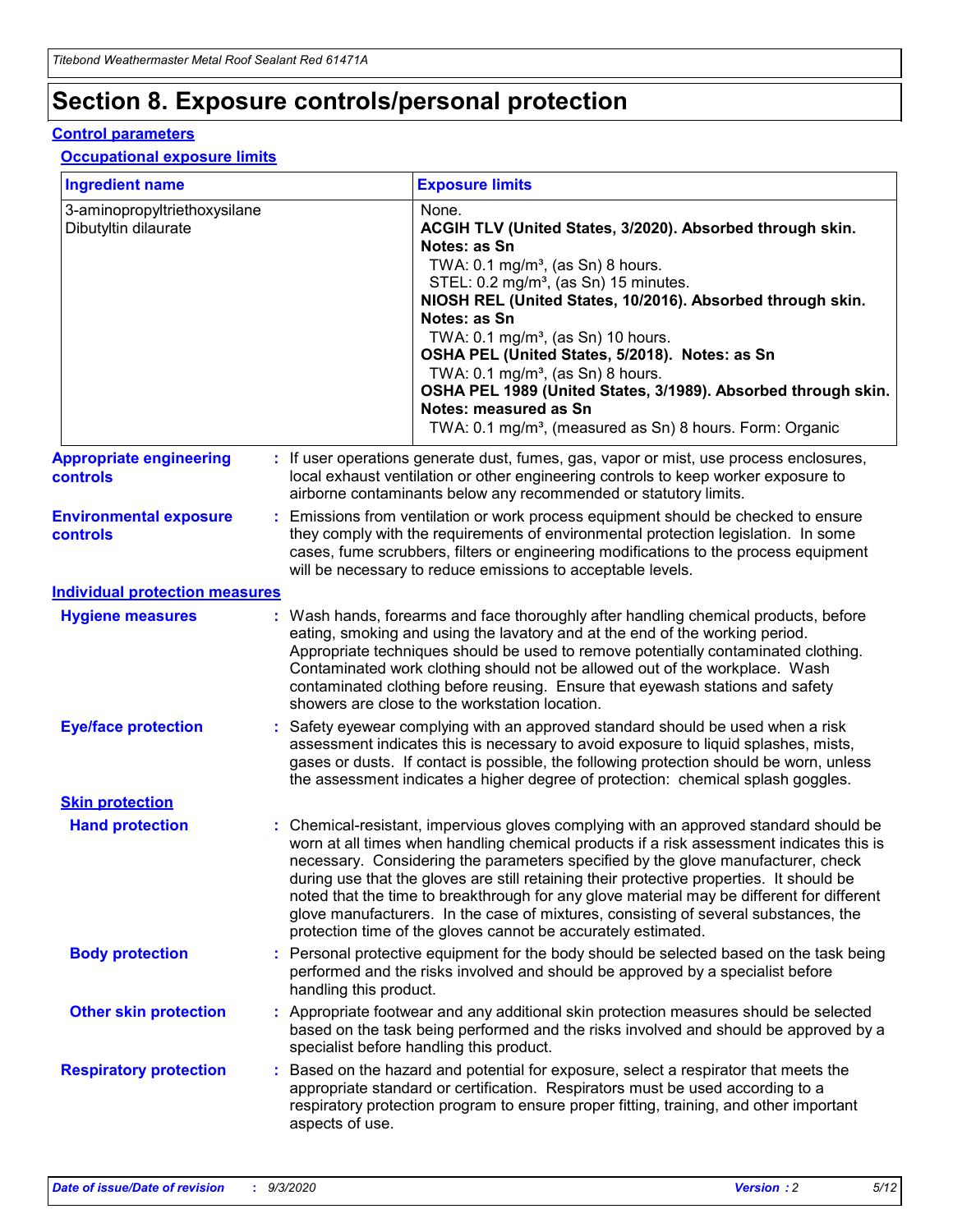### **Section 9. Physical and chemical properties**

#### **Appearance**

| <b>Physical state</b>                             |    | : Liquid. [Paste.]                                              |
|---------------------------------------------------|----|-----------------------------------------------------------------|
| <b>Color</b>                                      |    | Red.                                                            |
| Odor                                              |    | Characteristic.                                                 |
| <b>Odor threshold</b>                             | ÷. | Not available.                                                  |
| pH                                                |    | Not applicable.                                                 |
| <b>Melting point</b>                              |    | : Not available.                                                |
| <b>Boiling point</b>                              |    | : $>200^{\circ}$ C ( $>392^{\circ}$ F)                          |
| <b>Flash point</b>                                |    | : Closed cup: >200°C (>392°F) [Setaflash.]                      |
| <b>Evaporation rate</b>                           |    | $:$ >1 (butyl acetate = 1)                                      |
| <b>Flammability (solid, gas)</b>                  |    | : Not available.                                                |
| Lower and upper explosive<br>(flammable) limits   |    | : Not available.                                                |
| <b>VOC (less water, less)</b><br>exempt solvents) |    | : 0 g/l                                                         |
| <b>Volatility</b>                                 |    | $: 0\%$ (w/w)                                                   |
| <b>Vapor density</b>                              |    | Not available.                                                  |
| <b>Relative density</b>                           |    | $\frac{1}{2}$ 2.432                                             |
| <b>Solubility</b>                                 |    | Insoluble in the following materials: cold water and hot water. |
| <b>Solubility in water</b>                        |    | Not available.                                                  |
| <b>Partition coefficient: n-</b><br>octanol/water |    | $:$ Not available.                                              |
| <b>Auto-ignition temperature</b>                  |    | : Not available.                                                |
| <b>Decomposition temperature</b>                  |    | : Not available.                                                |
| <b>Viscosity</b>                                  |    | : Not available.                                                |

### **Section 10. Stability and reactivity**

| <b>Reactivity</b>                            |    | : No specific test data related to reactivity available for this product or its ingredients.            |
|----------------------------------------------|----|---------------------------------------------------------------------------------------------------------|
| <b>Chemical stability</b>                    |    | : The product is stable.                                                                                |
| <b>Possibility of hazardous</b><br>reactions |    | : Under normal conditions of storage and use, hazardous reactions will not occur.                       |
| <b>Conditions to avoid</b>                   |    | : No specific data.                                                                                     |
| <b>Incompatible materials</b>                | ٠. | No specific data.                                                                                       |
| <b>Hazardous decomposition</b><br>products   | ÷. | Under normal conditions of storage and use, hazardous decomposition products should<br>not be produced. |

### **Section 11. Toxicological information**

#### **Information on toxicological effects**

#### **Acute toxicity**

| <b>Product/ingredient name</b> | <b>Result</b>           | <b>Species</b> | <b>Dose</b>                | <b>Exposure</b> |
|--------------------------------|-------------------------|----------------|----------------------------|-----------------|
| 3-aminopropyltriethoxysilane   | <b>ILD50 Dermal</b>     | Rabbit         | 4.29 g/kg                  |                 |
| Dibutyltin dilaurate           | ILD50 Oral<br>LD50 Oral | Rat<br>Rat     | $1.57$ g/kg<br>175 $mg/kg$ |                 |
|                                |                         |                |                            |                 |

**Irritation/Corrosion**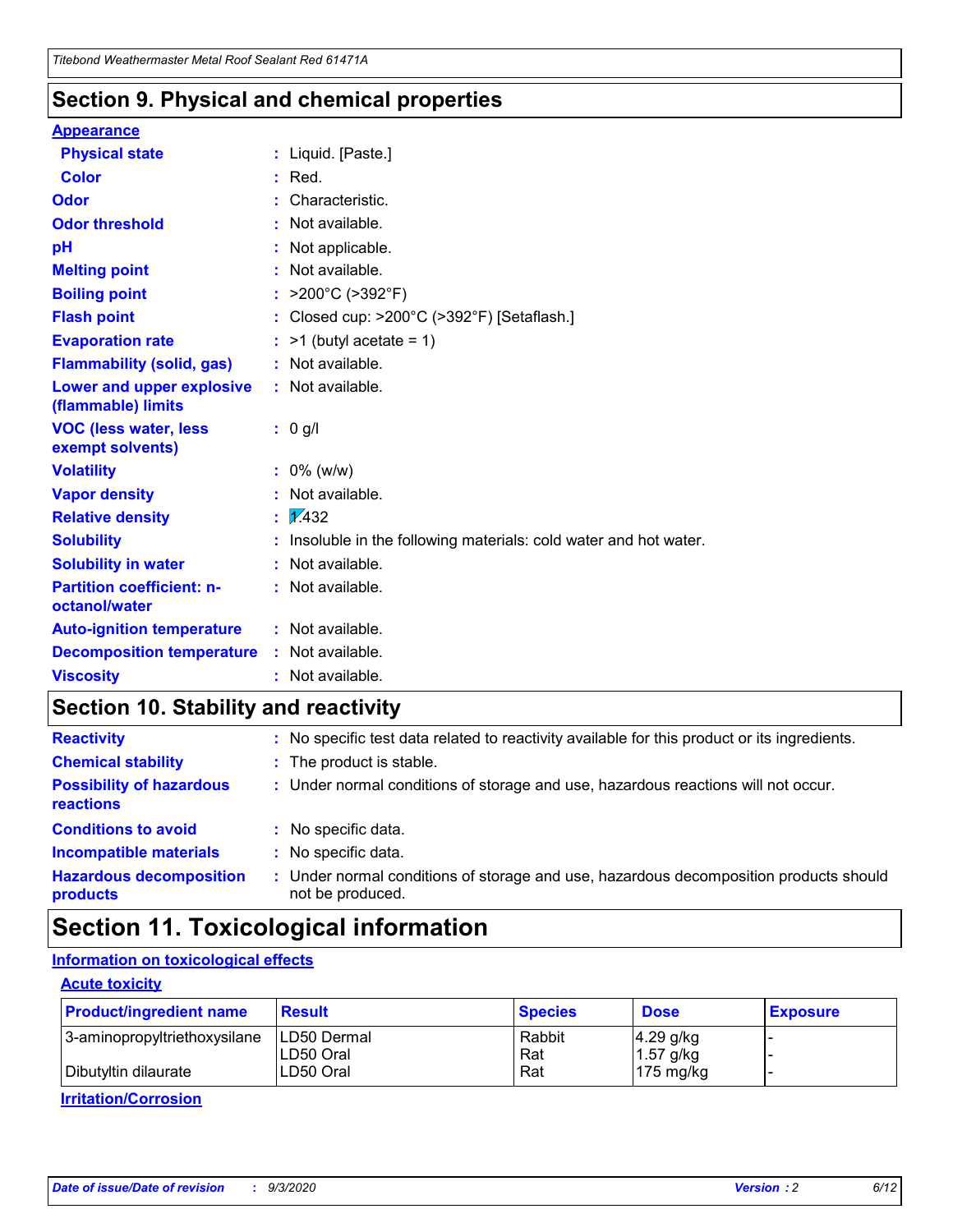## **Section 11. Toxicological information**

| <b>Product/ingredient name</b> | <b>Result</b>            | <b>Species</b> | <b>Score</b> | <b>Exposure</b>           | <b>Observation</b> |
|--------------------------------|--------------------------|----------------|--------------|---------------------------|--------------------|
| 3-aminopropyltriethoxysilane   | Eyes - Mild irritant     | Rabbit         |              | $100$ mg                  |                    |
|                                | Eyes - Severe irritant   | Rabbit         |              | 24 hours 750              |                    |
|                                |                          |                |              | ug                        |                    |
|                                | Skin - Severe irritant   | Rabbit         |              | 24 hours 5                | -                  |
| Dibutyltin dilaurate           | Eyes - Moderate irritant | Rabbit         |              | mg<br><b>24 hours 100</b> |                    |
|                                |                          |                |              | mg                        |                    |
|                                | Skin - Severe irritant   | Rabbit         |              | 500 mg                    | -                  |

#### **Sensitization**

Not available.

#### **Mutagenicity**

Not available.

#### **Carcinogenicity**

Not available.

#### **Reproductive toxicity**

Not available.

#### **Teratogenicity**

Not available.

#### **Specific target organ toxicity (single exposure)**

Not available.

#### **Specific target organ toxicity (repeated exposure)**

| <b>Name</b>                                                                  |                                                                                                                             | <b>Category</b>                                     | <b>Route of</b><br>exposure | <b>Target organs</b> |  |  |
|------------------------------------------------------------------------------|-----------------------------------------------------------------------------------------------------------------------------|-----------------------------------------------------|-----------------------------|----------------------|--|--|
| Dibutyltin dilaurate                                                         |                                                                                                                             | Category 1                                          |                             | respiratory system   |  |  |
| <b>Aspiration hazard</b><br>Not available.                                   |                                                                                                                             |                                                     |                             |                      |  |  |
| <b>Information on the likely</b><br>routes of exposure                       | : Not available.                                                                                                            |                                                     |                             |                      |  |  |
| <b>Potential acute health effects</b>                                        |                                                                                                                             |                                                     |                             |                      |  |  |
| <b>Eye contact</b>                                                           | : May cause eye irritation.                                                                                                 |                                                     |                             |                      |  |  |
| <b>Inhalation</b>                                                            |                                                                                                                             | : No known significant effects or critical hazards. |                             |                      |  |  |
| <b>Skin contact</b>                                                          |                                                                                                                             | : May cause skin irritation.                        |                             |                      |  |  |
| <b>Ingestion</b>                                                             |                                                                                                                             | : No known significant effects or critical hazards. |                             |                      |  |  |
| Symptoms related to the physical, chemical and toxicological characteristics |                                                                                                                             |                                                     |                             |                      |  |  |
| <b>Eye contact</b>                                                           | : Adverse symptoms may include the following:<br>irritation<br>watering<br>redness                                          |                                                     |                             |                      |  |  |
| <b>Inhalation</b>                                                            | : Adverse symptoms may include the following:<br>reduced fetal weight<br>increase in fetal deaths<br>skeletal malformations |                                                     |                             |                      |  |  |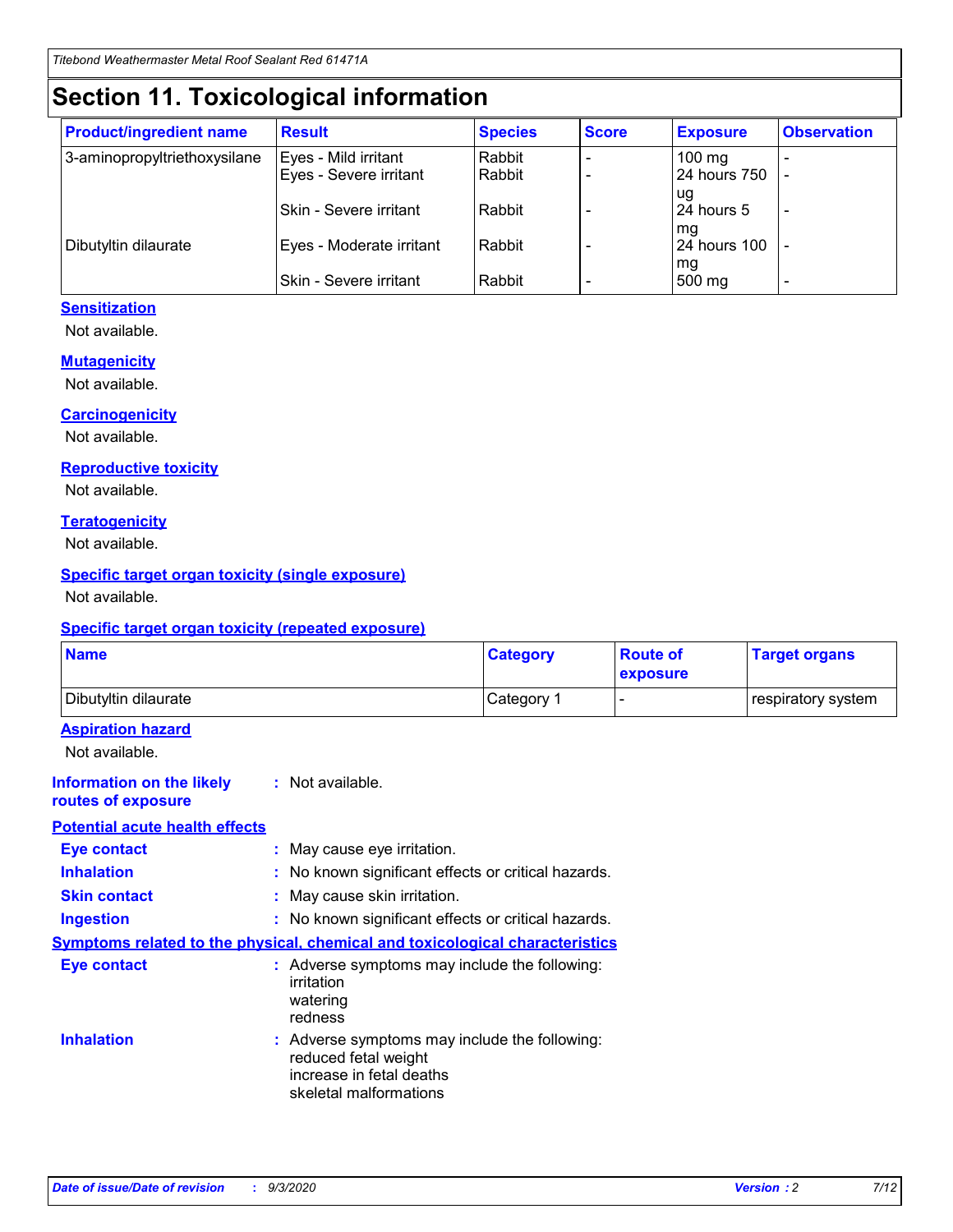*Titebond Weathermaster Metal Roof Sealant Red 61471A*

# **Section 11. Toxicological information**

| <b>Skin contact</b>                     | : Adverse symptoms may include the following:                                                            |
|-----------------------------------------|----------------------------------------------------------------------------------------------------------|
|                                         | irritation                                                                                               |
|                                         | redness<br>reduced fetal weight                                                                          |
|                                         | increase in fetal deaths                                                                                 |
|                                         | skeletal malformations                                                                                   |
| <b>Ingestion</b>                        | : Adverse symptoms may include the following:                                                            |
|                                         | reduced fetal weight<br>increase in fetal deaths                                                         |
|                                         | skeletal malformations                                                                                   |
|                                         | Delayed and immediate effects and also chronic effects from short and long term exposure                 |
| <b>Short term exposure</b>              |                                                                                                          |
| <b>Potential immediate</b><br>effects   | : Not available.                                                                                         |
| <b>Potential delayed effects</b>        | : Not available.                                                                                         |
| <b>Long term exposure</b>               |                                                                                                          |
| <b>Potential immediate</b><br>effects   | : Not available.                                                                                         |
| <b>Potential delayed effects</b>        | : Not available.                                                                                         |
| <b>Potential chronic health effects</b> |                                                                                                          |
| Not available.                          |                                                                                                          |
| <b>General</b>                          | : Once sensitized, a severe allergic reaction may occur when subsequently exposed to<br>very low levels. |
| <b>Carcinogenicity</b>                  | : No known significant effects or critical hazards.                                                      |
| <b>Mutagenicity</b>                     | : No known significant effects or critical hazards.                                                      |
| <b>Teratogenicity</b>                   | May damage the unborn child.                                                                             |
| <b>Developmental effects</b>            | : No known significant effects or critical hazards.                                                      |
| <b>Fertility effects</b>                | : May damage fertility.                                                                                  |
| <b>Numerical measures of toxicity</b>   |                                                                                                          |
| <b>Acute toxicity estimates</b>         |                                                                                                          |
| والمادانون والملا                       |                                                                                                          |

Not available.

# **Section 12. Ecological information**

#### **Toxicity**

| <b>Product/ingredient name</b> | <b>Result</b>                                       | <b>Species</b>               | <b>Exposure</b>       |
|--------------------------------|-----------------------------------------------------|------------------------------|-----------------------|
| Dibutyltin dilaurate           | $ CC50>3$ mg/l<br>Chronic EC10 > 2 mg/l Fresh water | Algae<br>Algae - Desmodesmus | 72 hours<br>196 hours |
|                                |                                                     | <b>I</b> subspicatus         |                       |

#### **Persistence and degradability**

| <b>Product/ingredient name</b> | <b>Test</b>                                                                    | <b>Result</b>  |                   | <b>Dose</b> | <b>Inoculum</b>         |
|--------------------------------|--------------------------------------------------------------------------------|----------------|-------------------|-------------|-------------------------|
| Dibutyltin dilaurate           | OECD 301F<br>Ready<br>Biodegradability -<br>Manometric<br>Respirometry<br>Test | 23 % - 28 days |                   |             |                         |
| <b>Product/ingredient name</b> | <b>Aquatic half-life</b>                                                       |                | <b>Photolysis</b> |             | <b>Biodegradability</b> |
| Dibutyltin dilaurate           |                                                                                |                |                   |             | <b>Inherent</b>         |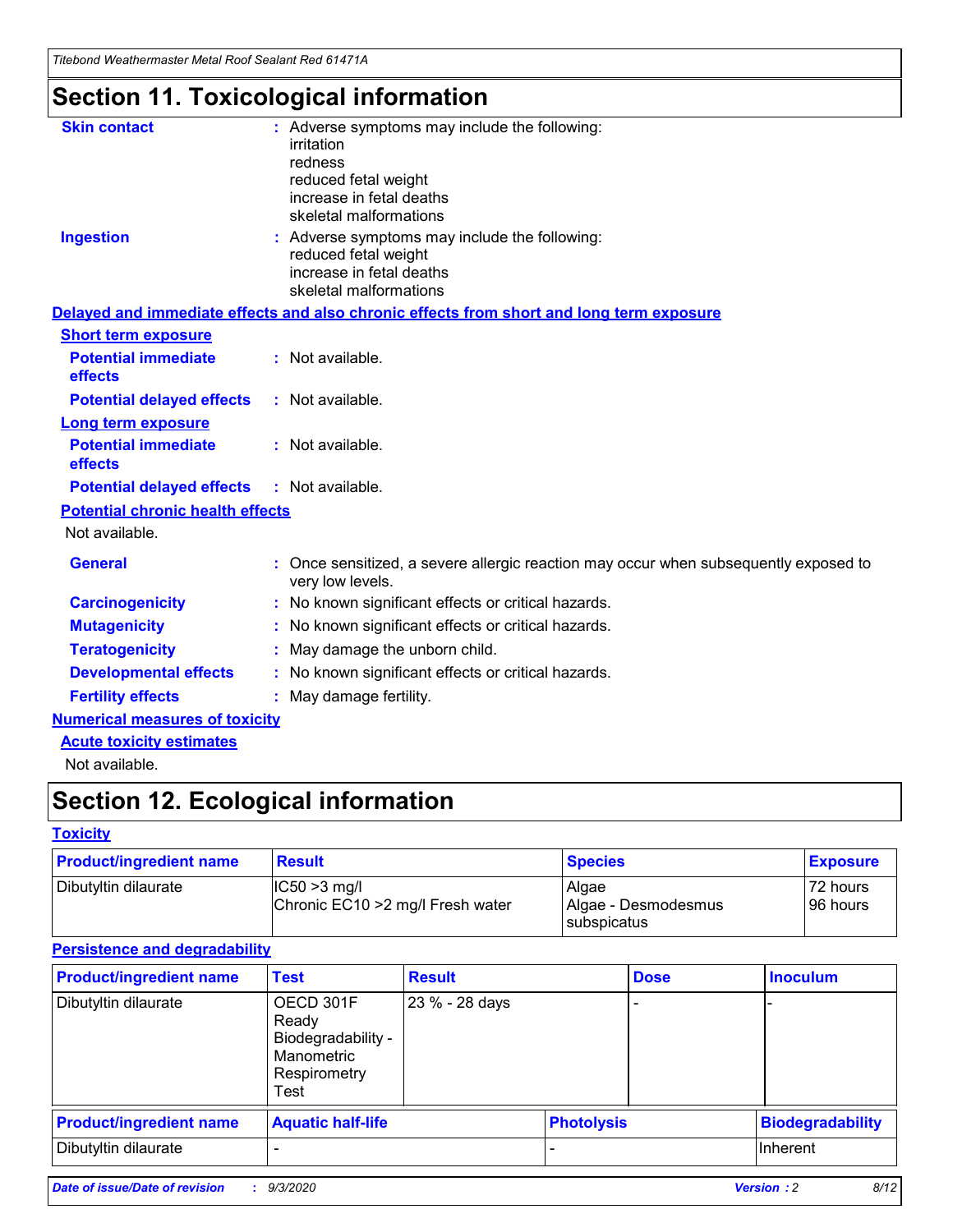# **Section 12. Ecological information**

#### **Bioaccumulative potential**

| <b>Product/ingredient name</b> | $LogPow$ | <b>BCF</b> | <b>Potential</b> |
|--------------------------------|----------|------------|------------------|
| 3-aminopropyltriethoxysilane   | 1.7      | 3.4        | low              |
| Dibutyltin dilaurate           | 4.44     | 2.91       | low              |

#### **Mobility in soil**

| <b>MODILLY III SUIL</b>                                       |                                                     |
|---------------------------------------------------------------|-----------------------------------------------------|
| <b>Soil/water partition</b><br>coefficient (K <sub>oc</sub> ) | : Not available.                                    |
| <b>Other adverse effects</b>                                  | : No known significant effects or critical hazards. |

### **Section 13. Disposal considerations**

**Disposal methods :**

The generation of waste should be avoided or minimized wherever possible. Disposal of this product, solutions and any by-products should at all times comply with the requirements of environmental protection and waste disposal legislation and any regional local authority requirements. Dispose of surplus and non-recyclable products via a licensed waste disposal contractor. Waste should not be disposed of untreated to the sewer unless fully compliant with the requirements of all authorities with jurisdiction. Waste packaging should be recycled. Incineration or landfill should only be considered when recycling is not feasible. This material and its container must be disposed of in a safe way. Care should be taken when handling emptied containers that have not been cleaned or rinsed out. Empty containers or liners may retain some product residues. Avoid dispersal of spilled material and runoff and contact with soil, waterways, drains and sewers.

### **Section 14. Transport information**

|                                      | <b>DOT</b><br><b>Classification</b> | <b>TDG</b><br><b>Classification</b> | <b>Mexico</b><br><b>Classification</b> | <b>ADR/RID</b> | <b>IMDG</b>              | <b>IATA</b>    |
|--------------------------------------|-------------------------------------|-------------------------------------|----------------------------------------|----------------|--------------------------|----------------|
| <b>UN number</b>                     | Not regulated.                      | Not regulated.                      | Not regulated.                         | Not regulated. | Not regulated.           | Not regulated. |
| <b>UN proper</b><br>shipping name    |                                     |                                     |                                        |                |                          |                |
| <b>Transport</b><br>hazard class(es) |                                     | $\overline{\phantom{0}}$            | $\overline{\phantom{0}}$               |                | $\overline{\phantom{0}}$ |                |
| <b>Packing group</b>                 |                                     |                                     |                                        |                |                          |                |
| <b>Environmental</b><br>hazards      | No.                                 | No.                                 | No.                                    | No.            | No.                      | No.            |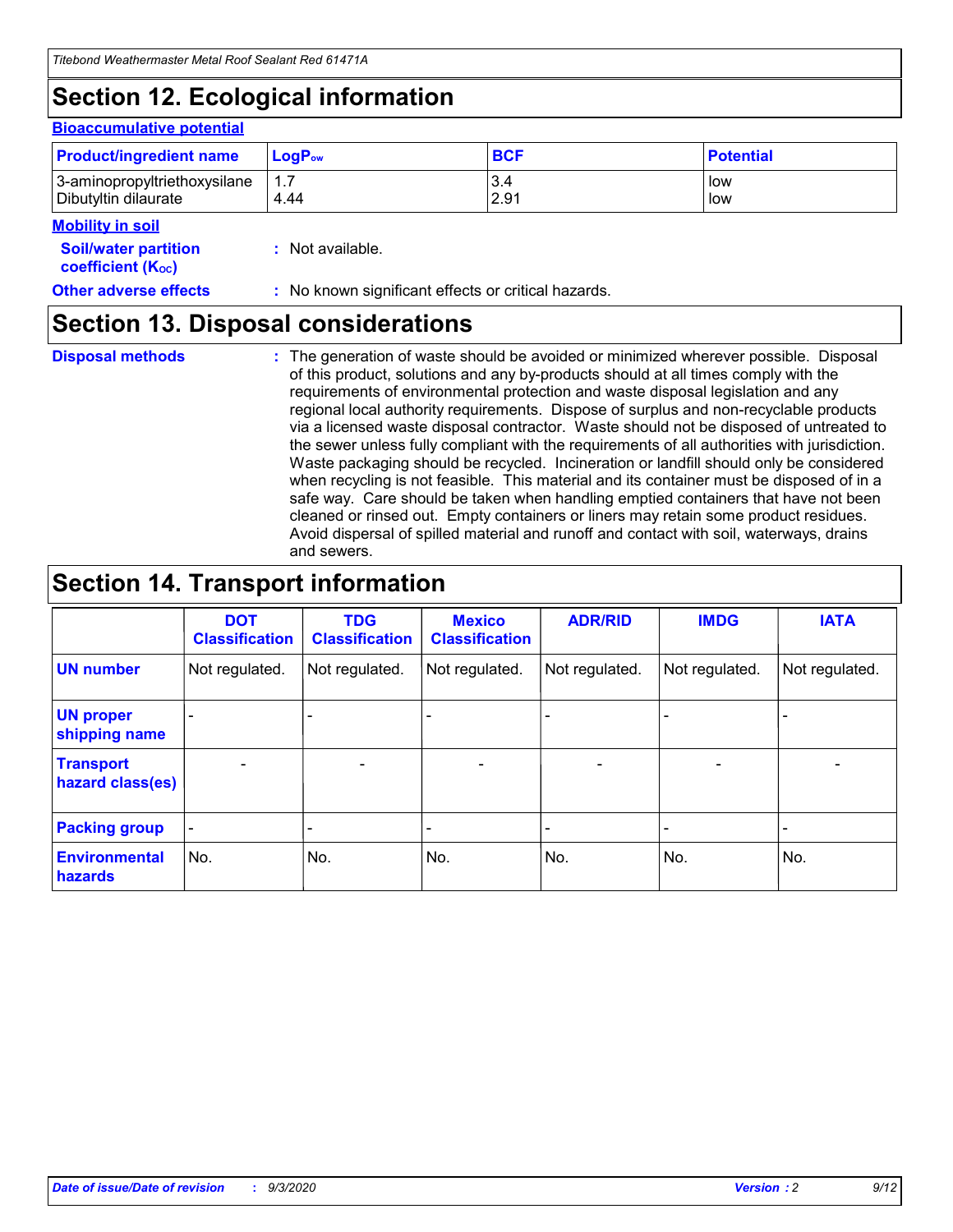### **Section 15. Regulatory information**

#### **U.S. Federal regulations**

#### **SARA 302/304**

#### **Composition/information on ingredients**

No products were found.

| SARA 304 RQ | Not applicable. |
|-------------|-----------------|
|-------------|-----------------|

#### **SARA 311/312**

**Classification :** EYE IRRITATION - Category 2B SKIN SENSITIZATION - Category 1 TOXIC TO REPRODUCTION - Category 1B HNOC - Product generates methanol during cure.

#### **Composition/information on ingredients**

| <b>Name</b>                  | $\frac{9}{6}$ | <b>Classification</b>                                                                                                                                                                                                                                                                                      |
|------------------------------|---------------|------------------------------------------------------------------------------------------------------------------------------------------------------------------------------------------------------------------------------------------------------------------------------------------------------------|
| 3-aminopropyltriethoxysilane | $\leq$ 3      | <b>FLAMMABLE LIQUIDS - Category 4</b><br><b>ACUTE TOXICITY (oral) - Category 4</b><br><b>SKIN IRRITATION - Category 2</b><br>EYE IRRITATION - Category 2A                                                                                                                                                  |
| Dibutyltin dilaurate         | ≤0.3          | <b>ACUTE TOXICITY (oral) - Category 3</b><br>SKIN CORROSION - Category 1C<br>SERIOUS EYE DAMAGE - Category 1<br>SKIN SENSITIZATION - Category 1<br><b>GERM CELL MUTAGENICITY - Category 2</b><br>TOXIC TO REPRODUCTION - Category 1B<br>SPECIFIC TARGET ORGAN TOXICITY (REPEATED<br>EXPOSURE) - Category 1 |

#### **State regulations**

**Massachusetts :**

: None of the components are listed.

**New York :** None of the components are listed. **New Jersey :** None of the components are listed.

**Pennsylvania :** None of the components are listed.

#### **California Prop. 65**

WARNING: This product can expose you to methanol, which is known to the State of California to cause birth defects or other reproductive harm. For more information go to www.P65Warnings.ca.gov.

| Ingredient name | No significant risk Maximum<br>level | acceptable dosage<br><b>level</b> |
|-----------------|--------------------------------------|-----------------------------------|
| I methanol      |                                      | Yes.                              |

#### **International regulations**

**Chemical Weapon Convention List Schedules I, II & III Chemicals** Not listed.

#### **Montreal Protocol**

Not listed.

**Stockholm Convention on Persistent Organic Pollutants**

Not listed.

#### **UNECE Aarhus Protocol on POPs and Heavy Metals** Not listed.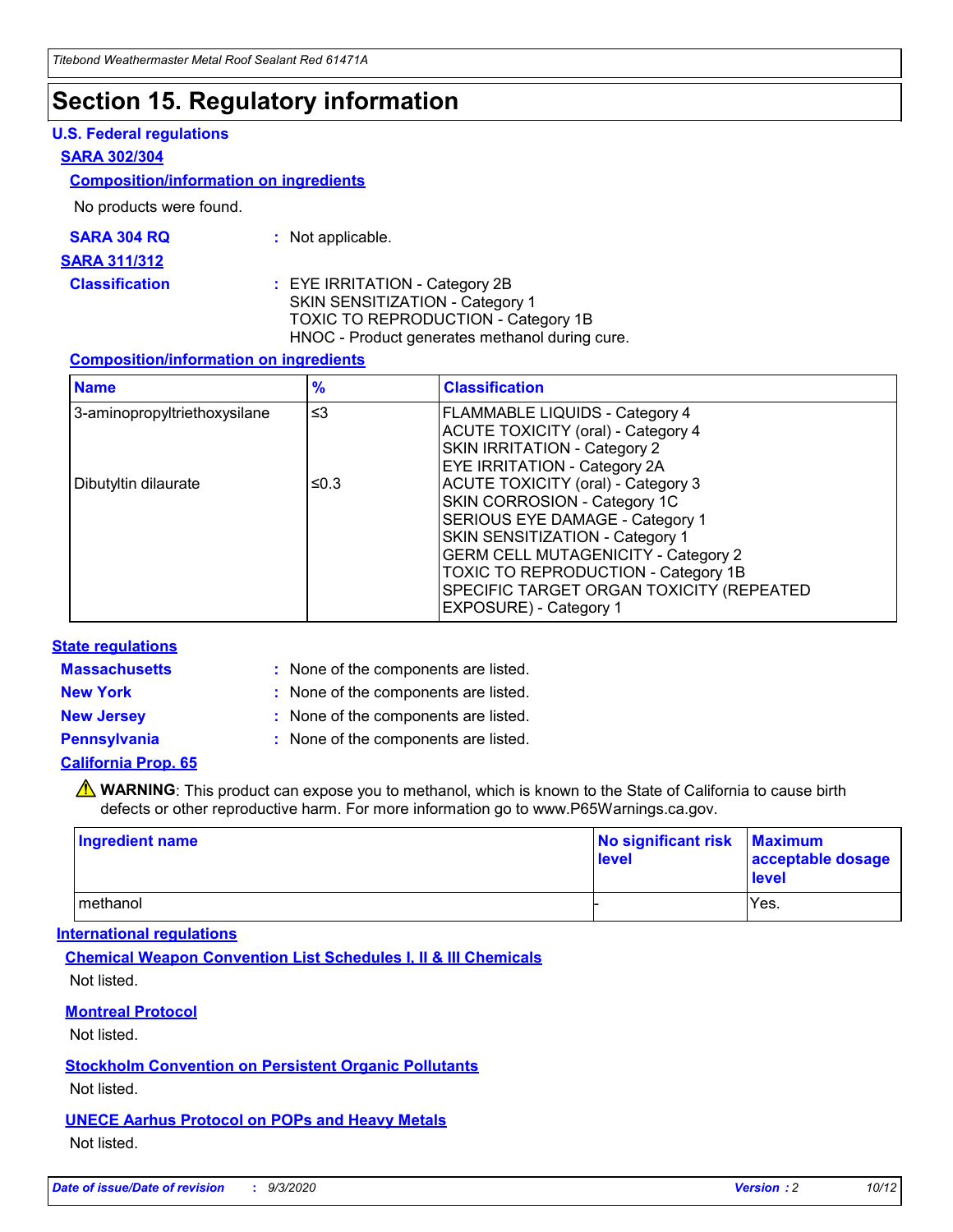### **Section 15. Regulatory information**

#### **Inventory list**

- 
- **China :** Not determined.

**United States TSCA 8(b) inventory**

**:** All components are active or exempted.

# **Section 16. Other information**





**Caution: HMIS® ratings are based on a 0-4 rating scale, with 0 representing minimal hazards or risks, and 4 representing significant hazards or risks. Although HMIS® ratings and the associated label are not required on SDSs or products leaving a facility under 29 CFR 1910.1200, the preparer may choose to provide them. HMIS® ratings are to be used with a fully implemented HMIS® program. HMIS® is a registered trademark and service mark of the American Coatings Association, Inc.**

**The customer is responsible for determining the PPE code for this material. For more information on HMIS® Personal Protective Equipment (PPE) codes, consult the HMIS® Implementation Manual.**

**National Fire Protection Association (U.S.A.)**



**Reprinted with permission from NFPA 704-2001, Identification of the Hazards of Materials for Emergency Response Copyright ©1997, National Fire Protection Association, Quincy, MA 02269. This reprinted material is not the complete and official position of the National Fire Protection Association, on the referenced subject which is represented only by the standard in its entirety.**

**Copyright ©2001, National Fire Protection Association, Quincy, MA 02269. This warning system is intended to be interpreted and applied only by properly trained individuals to identify fire, health and reactivity hazards of chemicals. The user is referred to certain limited number of chemicals with recommended classifications in NFPA 49 and NFPA 325, which would be used as a guideline only. Whether the chemicals are classified by NFPA or not, anyone using the 704 systems to classify chemicals does so at their own risk.**

#### **Procedure used to derive the classification**

| <b>Classification</b>                                                                                                | <b>Justification</b>                                  |
|----------------------------------------------------------------------------------------------------------------------|-------------------------------------------------------|
| <b>EYE IRRITATION - Category 2B</b><br><b>SKIN SENSITIZATION - Category 1</b><br>TOXIC TO REPRODUCTION - Category 1B | Expert judgment<br>Expert judgment<br>Expert judgment |
| <b>History</b>                                                                                                       |                                                       |

| .                                 |             |
|-----------------------------------|-------------|
| <b>Date of printing</b>           | : 4/22/2022 |
| Date of issue/Date of<br>revision | : 9/3/2020  |
| Date of previous issue            | : 9/3/2020  |
| <b>Version</b>                    | $\cdot$ 2   |
|                                   |             |